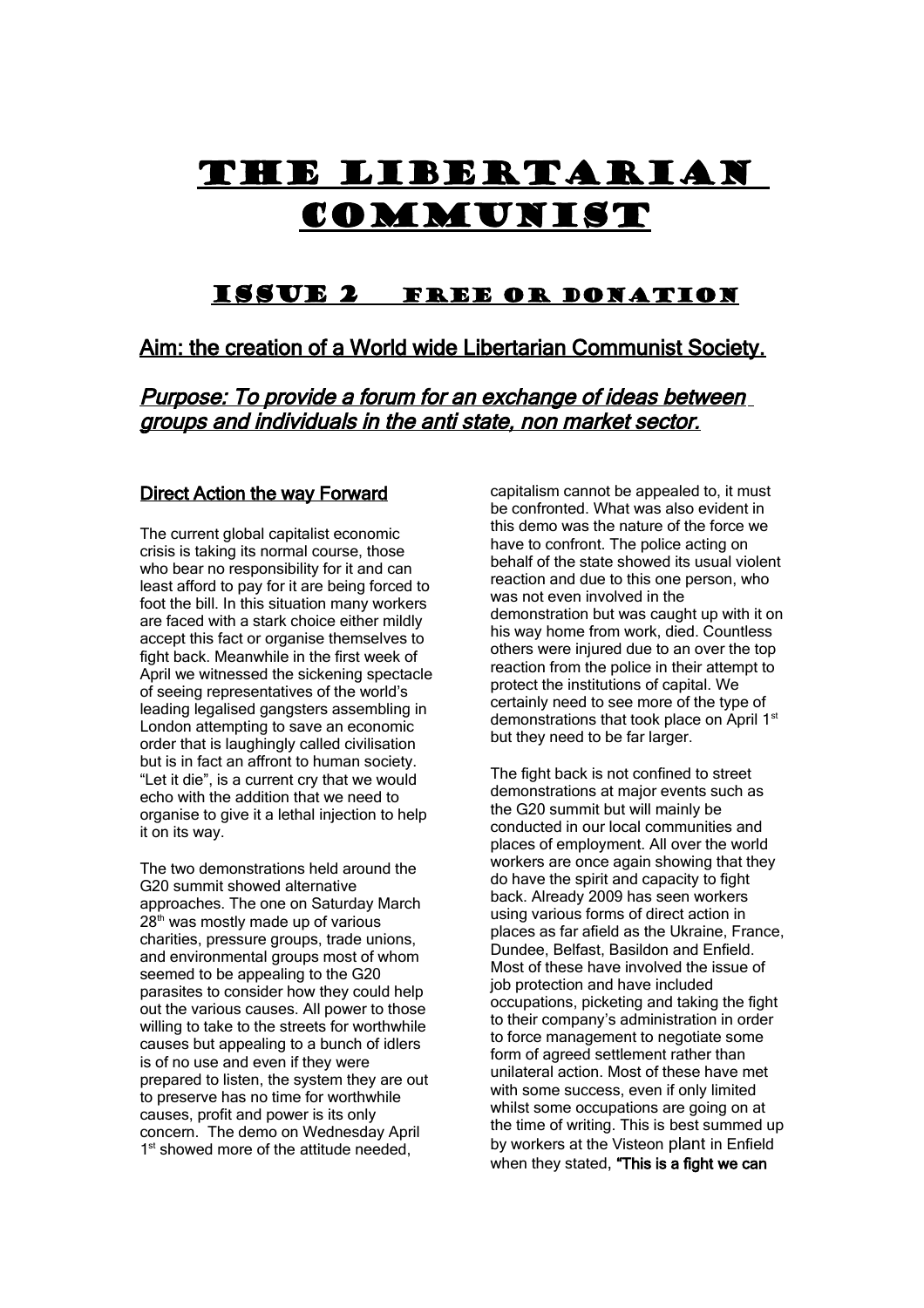#### Libertarian Communist Issue 2 May/June 2009

win. We're off our knees and fighting fit". With this sort of attitude and organisation we can begin, not only to fight back within capitalism but take that fight forward and defeat the system itself.

#### The SPGB: Some feedback

In issue 1 of the Libertarian Communist we focused on The Socialist Party of Great Britain and their Declaration of Principles in particular. What follows is the feedback we have received.

We received the following article.

#### Condemning capitalism, not people

As a member of the SPGB I share your concerns and have wondered before if I am compromising myself by being under the banner of the DoP. I think the words 'hostility' and 'war' are completely unnecessary, and that they may put a lot of people off before they have a chance to fully understand what socialism is. I had assumed before that the 'hostility' was to capitalist political parties - but I can see how this could be interpreted differently. Perhaps there were no other fully consciously anti-capitalist groups when the DoP were created? But there are now - so on that score it would need updating. Also - even in relation to capitalist groups - as you also point out, it is an over statement. That the Socialist Party wants a classless, stateless, moneyless world society *does the job*. That is what we need to be aware of and determined about, and to achieve this we have to propagate socialist ideas. And to propagate socialist ideas the important thing is not to be *hostile*, but rather to be welcoming for the purposes of communication and persuasion; so that we can get on with explaining why it is so important to hold out for real socialism rather than trying to reform the capitalist system.

I generally accept the use of the word 'war' in a poetic way - as a strong description of the struggle, but - as

with the use of the word 'hostile' when it is directed at 'parties' rather than the capitalist system, I think that it tends to make us forget that  $it$  is the system and what it does to people that we really want to get rid of. Everyone is trapped in Capitalism, and it harms everyone, including those of the capitalist class. They also are indoctrinated, deprived of the truth, and presently have to live in a world being brutalized and an environment being devastated, along with having extra helpings of suppressed guilt, and other related and unpleasant psychological conditions.

I think that the present use of these words may be involved in a tendency to exude too much animosity, rancour and scorn at individuals and groups, and tends to make us actually do that, instead of directing this energy into passionate, but reasoned, reasonable and friendly expositions of the case – which are by far the most successful for producing understanding. We do not, after all, want fearful acquiescence, triumphal herding or to unnecessarily provoke offended dismissal of the case.

However, the socialist party is a party of equals, and it is a truly democratic party. So besides general discussion on forums etc., any ideas from any member can be put forward to conference for discussion and as motions to be voted on by all members. I can see that there seems to be something of a catch 22, in that we have to agree to the DoP in order to be members – so how can we then question them? Never the less, it is possible to propose renewal of the DoP without being expelled. - And I think that a process thus begun could be immensely helpful to the cause. The original DoP would still be an important historical document. Concerning democracy in the Party, there is an issue, I believe, to do with it being easier for London members to be on the Executive Committee, which means that they tend to have more say than those from the regions, but this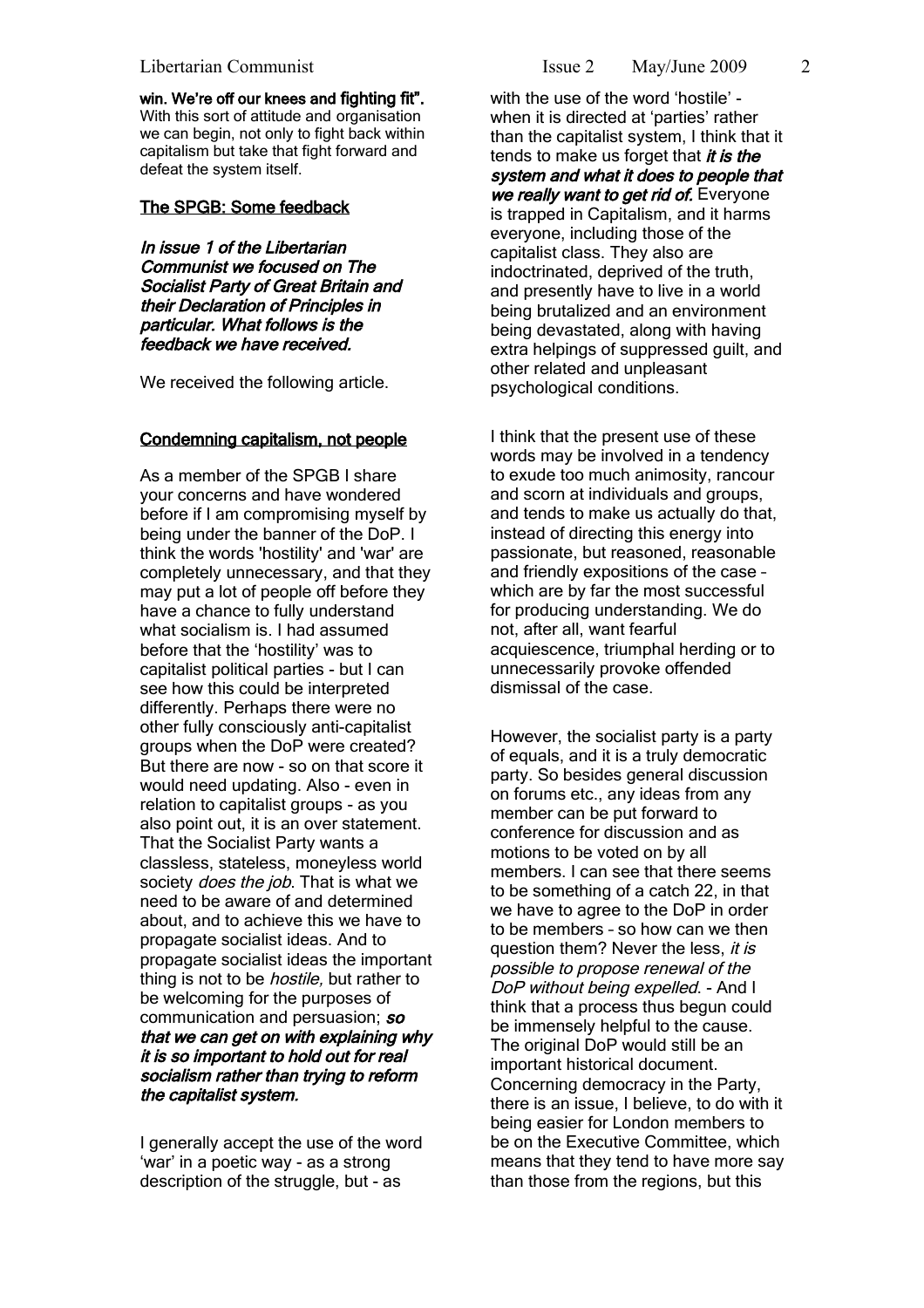too can be put to the conference and discussed and solutions can be sought.

Crucial to my membership of the Socialist Party is my trust in the democratic process to be the most efficacious for healthy development of ideas. It may take longer than we would like – but this will only be because that is the time it takes for the ideas to be clear and strong enough, and widely enough held to be carried out properly. When enough people are sufficiently aware and determined to work together to make something happen, then there can be enduring benefit. We all accept that this is the only way that world socialism can come, and it is the same for every idea that is part of that process. The majority are sometimes wrong  $\mathbf{i}$ n a way - but in that case they are simply not ready for the challenges that the idea involves; and thus  $\mathbf{i}n \mathbf{a}$  way they are right. When 'a good idea', i.e. one that is helpful or even *essential* to the cause of socialism is not taken up, still, the fact *that it is raised* is an important part of the process of development. People may be more prepared to take it up in the future, when it is proposed again. Sometimes the most vehement objectors can suddenly see the sense in it.

# L Robertson sent the following by email. This has been edited from a longer email to relate to the discussion on the SPGB.

The SPGB and why we don't relate to it. In my case, at least, this is not because of the crass parliamentarianism that pervades the party it's because of the way the SPGB relates to the working class. It is solely a propaganda organisation that sees its role as converting workers one by one to the "case for socialism". If that is the way to achieve a new society, than frankly we have no hope at all. I don't see the revolution coming about because of the will of a group of people, no matter how big that group. I'm a materialist and firmly believe that ideas change as a result of

interactions with society. The most important determinant in changing consciousness must be the engagement of workers in class struggle against capital. The struggle determines the consciousness, not the other way round. Revolutionaries will never be anything more than a minority of the class, though to be successful a revolution will need to be the act of the majority. That's one of the reasons we talk about the need to build a culture of resistance – that culture will be more important in changing the way people behave than our propaganda.

The SPGB detachment from the class struggle has been a criminal waste of talent. The SPGB has no understanding of what the class struggle entails. I would expect in a workplace that their members would not be the most militant and would not see the need to break away from the shackles of the unions, nor to spread struggles to other groups of workers.

You are absolutely correct about the DOP. It has almost biblical status. In the 70s anyone who suggested rewriting it was vilified as being a reformist or worse. To be honest this attitude pervades the whole socialist/communist movement, it's just the texts that differ from organisation to organisation. That said it is very difficult to rewrite something like that and retain a commonly understood meaning.

# Other Comments.

We received some other comments but these were related to the SPGB policy on the use of parliamentary elections to achieve socialism. As the next two articles discuss how the anti state, non market sector should view parliament as a vehicle for achieving socialism we will deal with these comments in the first of the two articles.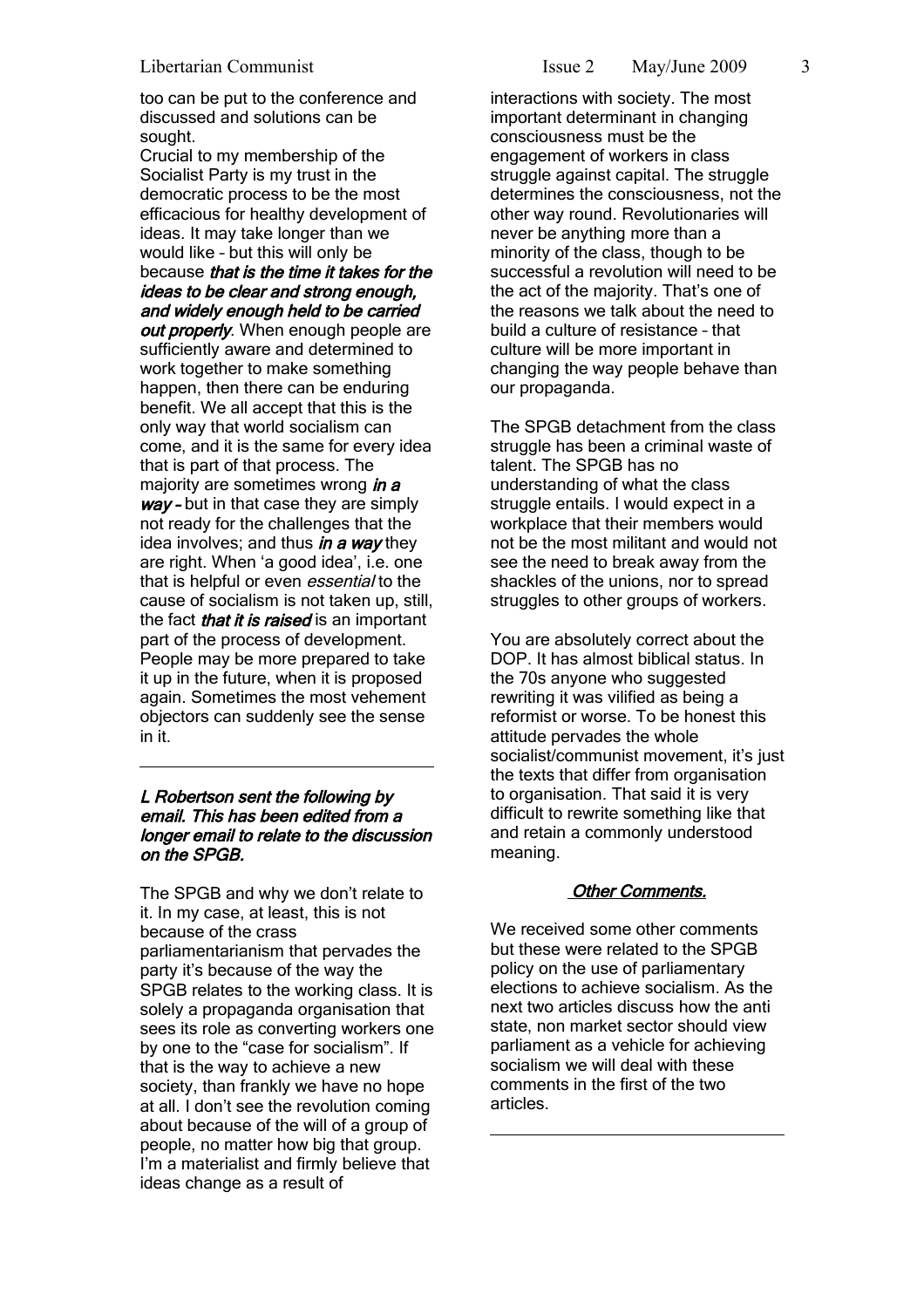# **The SPGB and Parliament: a critical analysis**

In issue 1 of Libertarian Communist we discussed the Declaration of Principles of the SPGB including their position on the use of parliament. Some SPGB members replied in a personal capacity arguing that the party does not advocate that socialism can be brought about by parliamentary activity alone but see the need for various other forms of working class organisation. The point is that there is little or no evidence to support this claim. Where is the analysis of how change might be brought about apart from electing socialist delegates to parliament? For example there is no mention in **Socialist Principles Explained** of any form of working class organisation outside of political action; the reason for this is that the Declaration of Principles don't mention any other form of action.

One pamphlet cannot explain everything, is a fair enough argument. However the Socialist Standard scores zero regarding reports or analysis of industrial struggles or any discussion about industrial organisation in general. The current (May) issue of the Socialist Standard is a prime example. There is no mention of the strikes, picketing and occupations that are taking place as workers attempt to organise to protect themselves against the effects of the current capitalist recession. However there is plenty about the forthcoming European elections and an article on this issue suggests that the vote can be used to overturn the capitalist system, it goes on to argue; *". . . we can transform elections into a means of doing away with a society of minority rule in favour of a society of real democracy and social equality".* There is no mention of organising in other ways, even to compliment this electoral activity.

In this respect the SPGB position was summed up by a SPGB branch circular in the late 1980s when they stated the following: *"It is quite true that we do impress upon workers the need to organise within trade unions to protect their living standards. But as an organisation we are not based in the economic or industrial sphere. We draw a rigid line of*

*demarcation between this and the political sphere which we see as our true domain."* Owing to this there is no engagement in working class struggles to try and develop a strategy of how to turn the defensive struggle within capitalism to an offensive one to end it.

**Socialist Principles Explained**, **page.18,** argues that there are two possible methods of achieving socialism either one based on a violent insurrection or a peaceful method of gaining a majority in parliament or a similar institution. Arguing in favour of a peaceful as against a violent revolution is avoiding the main issue. If there is one thing we can be sure of it is that the ruling class will not give up their privileges without a struggle, whatever methods are used to bring about change. Therefore the main issue is how to defend ourselves against any violence that might be used against us. On the point about needing to gain control of the coercive powers of the state it needs to be pointed out that in a situation where there is massive support for change the coercive power would be much reduced if it is not then no revolution would be possible whatever method used. Would those in power stand by and do nothing whilst there is a gradual build up to a socialist majority in parliament if they could use the violent arm of the state to suppress such a movement? It can be argued that it will be a majority of the working class who will decide what institution they may use to rubber stamp the change from minority class ownership to common ownership, if they need or decide to use any. The issue is not the rubber stamping of change but strength of the organisation at the workplace, in the communities and so on as it is this that will defend the revolutionary change in society. If the SPGB is to be taken seriously as an organisation of revolutionary socialism then it is the sphere outside of parliament that it needs to turn its attention to.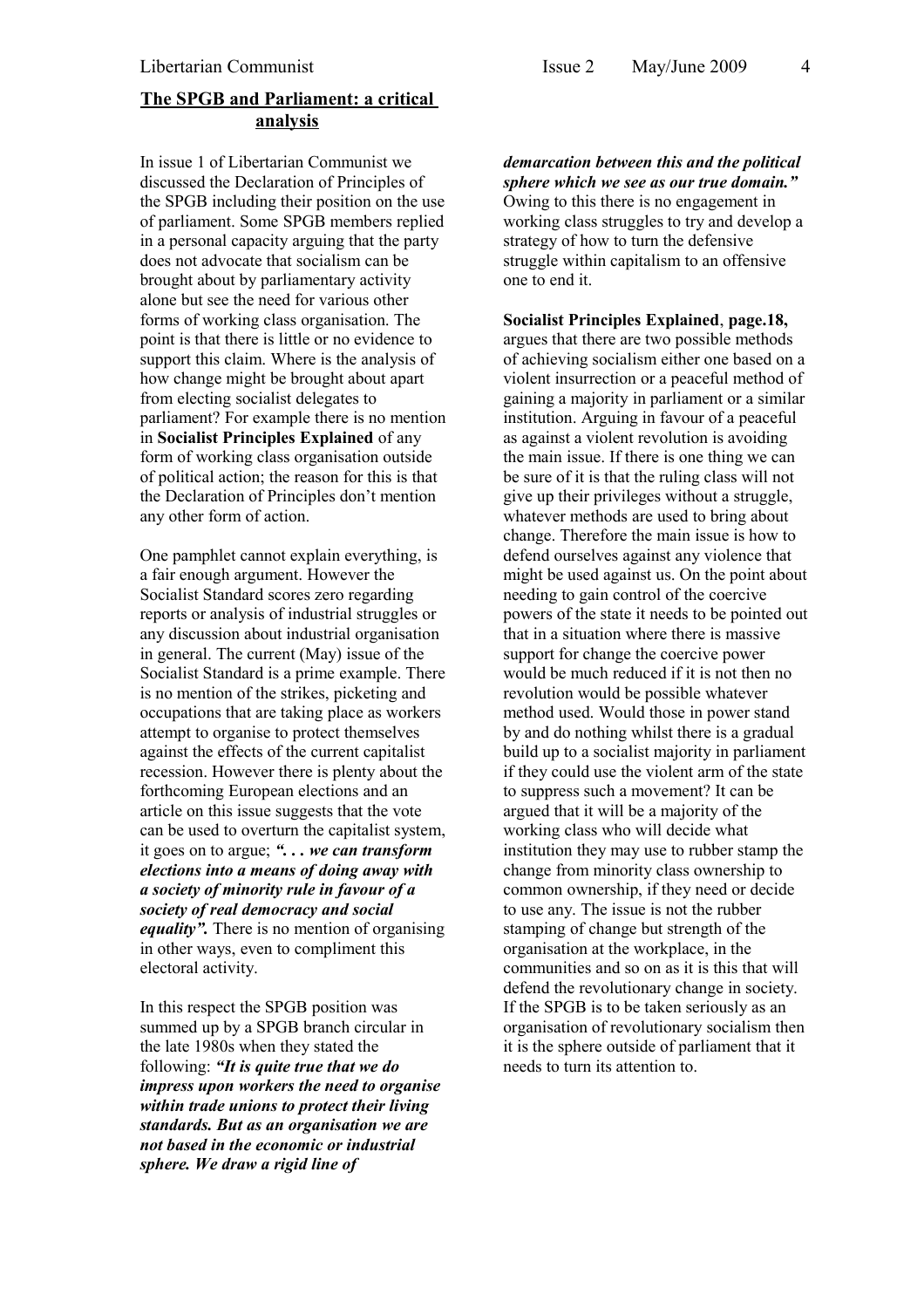# **"The Emancipation of the Working class must be the work of the Working Class."**

Most groups in the anti state, non market sector would adhere to the above, the idea that the working class cannot be led to a free society by some enlightened leadership acting on its behalf. This acceptance would seem to rule out the possibility of achieving a Libertarian Communist society by means of electoral activity, or at least it could only play only a minute role in the process. There are two interconnected reasons for this. Firstly electing delegates to such an institution as parliament to transform society on behalf of the majority, no matter how democratic the structures, would place too much power in the hands of the elite who were assigned this role. The other side of this coin is that it is a process that reinforces the attitude that capitalism indoctrinates workers with, the idea that they need an elite body to act on their behalf. Herman Gorter in his open letter to Lenin emphasised that the basis of revolutionary activity had to aim at increasing the power, autonomy and class consciousness of the working class. Pannekoek made the same point when he argued: **"Parliamentary activity is the paradigm of struggles in which only the leaders are actively involved and in which the masses themselves play a subordinate role. It consists in individual deputies carrying on the main battle; this is bound to rouse the illusion among the masses that others can do their fighting for them."** He sums this up: **"Parliamentarianism inevitably tends to inhibit the autonomous activity by the**

**masses that is necessary for revolution." {1]** It is very difficult to imagine how a movement that seeks to bring about a free society via electoral activity could avoid these pitfalls.

A further point involves the question of structure. An organisation intent on gaining control of the state machine will, if it is going to have an impact, organise itself along bureaucratic lines because of the nature of the task it is aiming at. The following quote is seemingly based on the previous experience of organisations aiming at controlling the state even if their purpose was seemingly to dismantle it. Bookchin

argues: **"A party is a bureaucratic apparatus structured from top down – as opposed to a libertarian confederation, which is structured from the bottom up – and is nothing more than a state that is waiting for an opportunity to acquire power. When it does take power, it acquires the tyrannical features of the very state machinery it has come to control, irrespective of whether that state is a dictatorship, a monarchy or a republic." [2]**

It can be argued that whatever organisational form a revolutionary movement takes it will have problems balancing organisational priorities with democratic structures. A revolution is never going to assume a path free from wrong turns and difficult decision making. The question is which type of organisational form has the best chance of creating a bottom upwards form of decision making? One formed from grass roots activity based and developing around work and community struggles or one which aims at the capture of the state machine? The latter would by the nature of the beast seem to naturally rely on a division between the mass of working class and those entrusted to act on its behalf.

- 1) **(Both quotes are taken from Mark Shipway, Council Communism in Rubel. M and Crump. J ed Non market Socialism in the Nineteenth and Twentieth Centuries, P110)**
- 2) **Murray Bookchin, Anarchism, Marxism and the Future of the Left: Interviews and Essays 1993-1998.]**

The idea of the Libertarian Communist is to provide a forum for an exchange of ideas between groups and individuals in the anti state, non market sector. If you have any views on any article in this issue or wish to raise any other issues feel free to write in but please do not make any contributions too long. You can contact the **Libertarian Communist by emailing me at [ray.carr1@ntlworld.com](mailto:ray.carr1@ntlworld.com) or writing to me at Flat 1, 99 Princess Road, Branksome, Poole, Dorset, BH12 1BQ.**